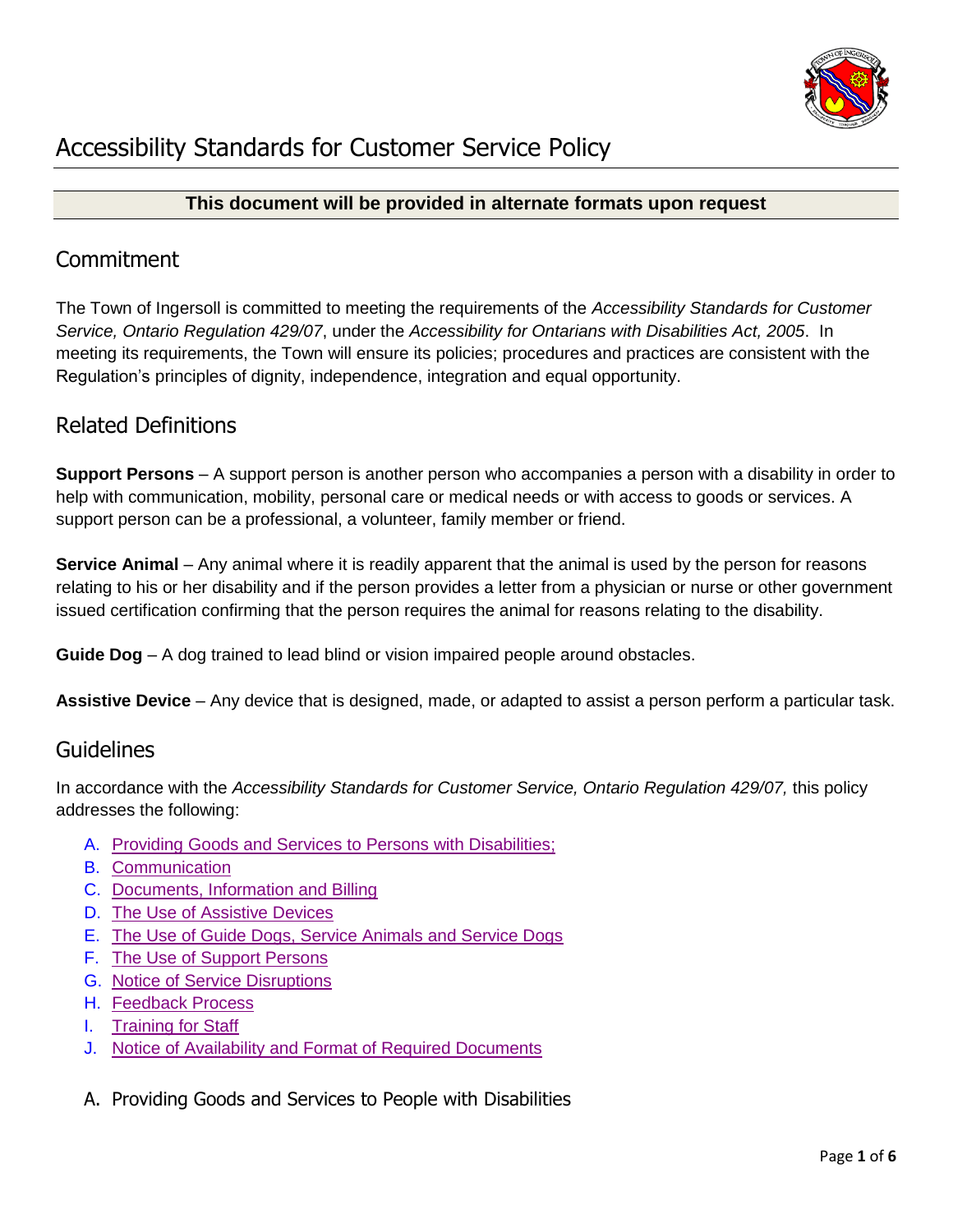

To achieve consistency with the Regulation's principles of dignity, independence, equal opportunity and integration, the Town of Ingersoll will:

- Ensure that all patrons and the public receive the same value and quality of services and goods offered by the Town;
- Integrate accessibility measures into practices, policies and procedures governing access to the Town's goods and services;
- Provide opportunities equal to those given to others to persons with disabilities to obtain, use and benefit from the Town's goods and services;
- Allow persons with disabilities that access the Town's goods and services to do things in their own way and at their own pace so long it does not present a safety risk;
- Use alternative measures when necessary, whether temporary or permanent, to enable persons with disabilities to obtain, use or benefit from the Town's goods and services;
- Take into account individual needs when providing goods and services;
- <span id="page-1-0"></span>B. Communication

The Town of Ingersoll will communicate with people with disabilities in ways that take into account the individual's disability. Accessible communication practices extend to face-to-face communication, communicating via the telephone and via email.

All staff who communicate with patrons of our facilities, residents and the public will be trained on how to interact and communicate with people with various types of disabilities. Specifically staff will:

- Communicate with persons with disabilities in ways that take into account the individual's disability.
- Where necessary, communicate with persons with disabilities using clear and plain language and speak clearly and slowly when communicating face-to-face or via the phone.
- Receive and facilitate communication via the telephone using Message Relay Services (TTY).
- Offer alternate means of communication, for example, use of paper and a pen, email, or telephone, if communications are not suitable to the individual's communication needs.
- <span id="page-1-1"></span>C. Documents, Information and Billing

Where requested by a person with a disability, the Town of Ingersoll will provide its documents and information contained in documents in a format that takes into account the person's disability. Employees will work with the requesting individual to determine an agreeable format.

Specifically, the Town is committed to providing accessible invoices to all of its customers. For this reason, invoices will be provided in the following formats upon request:

- Hard copy,
- Large print; and
- Email.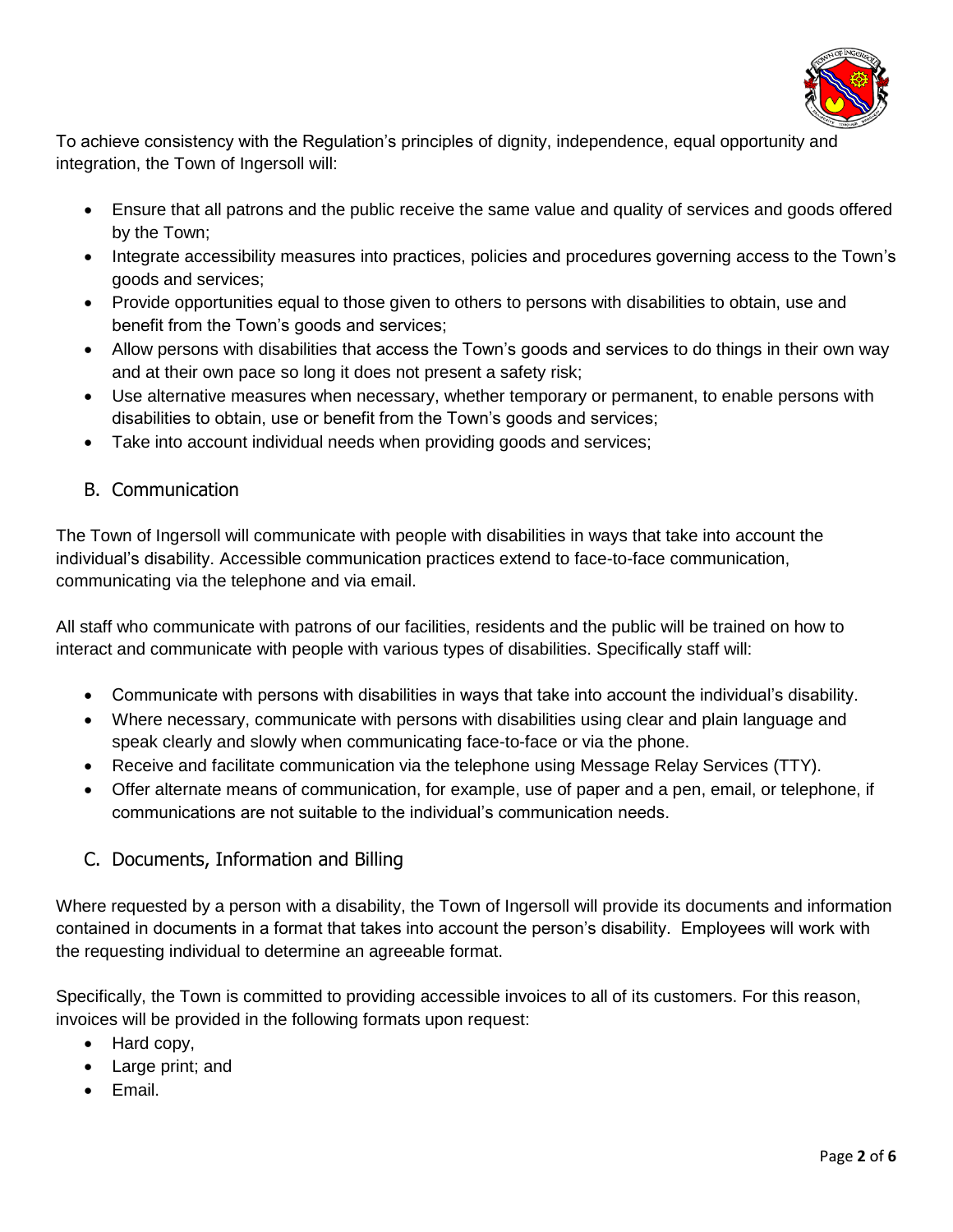

Town employees will answer any questions our residents, patrons and the public may have about the content of the invoice in person, by telephone, email or mail.

### <span id="page-2-0"></span>D. Assistive Devices

#### Customer's Own Assistive Device(s)

We are committed to serving people with disabilities who use assistive devices to obtain, use or benefit from our goods and services. The Town of Ingersoll will ensure that our staff is trained and familiar with various assistive devices that may be used by customers with disabilities while accessing our goods or services.

In cases where the assistive device presents a safety concern or where accessibility might be an issue, other reasonable measures will be used to ensure the access of goods and services. For example, where elevators are not present and where an individual requires assistive devices for the purposes of mobility, service will be provided in a location that meets the needs of the customer.

### <span id="page-2-1"></span>E. Use of Guide Dogs, Service Dogs and Service Animals

The Town of Ingersoll will welcome people with disabilities who are accompanied by a service animal, service dog or guide dog on the parts of our premises that are open to the public and other third parties. We will also ensure that the person is permitted to keep the service animal, service dog or guide dog with him or her unless the animal is otherwise excluded by law.

If the service animal, service dog or guide dog is excluded from the premises by law, the Town of Ingersoll will work with the person to identify and implement alternate means to allow the individual to obtain, use, or benefit from the Town's goods and services.

We will also ensure that all staff, volunteers, and others are dealing with the public and are properly trained on how to interact with people with disabilities who are accompanied by a service animal.

#### Recognizing a Guide Dog, Service Dog and/or Service Animal:

If it is not readily apparent that the animal is being used by the patron for reasons relating to his or her disability, Town of Ingersoll employees may request verification from the patron.

Verification may include:

- A letter from a physician or nurse confirming that the person requires the animal for reasons related to the disability;
- A valid identification card signed by the Attorney General of Canada; or,
- A certificate of training from a recognized guide dog or service animal training school.

#### Care and Control of the Animal:

The patron that is accompanied by a guide dog, service dog and/or service animal is responsible for maintaining care and control of the animal at all times.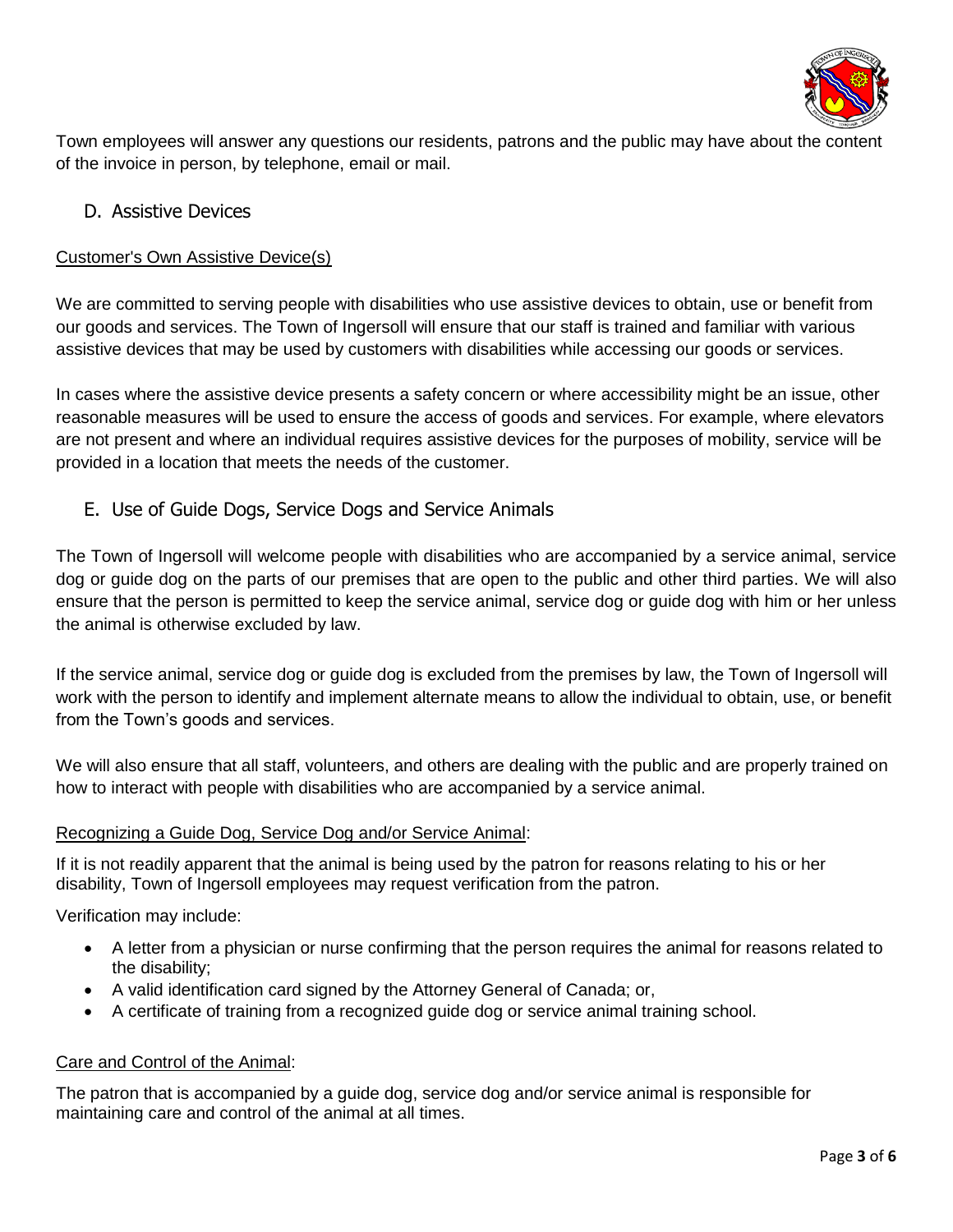

#### **Allergies**

If a health and safety concern presents itself for example in the form of a severe allergy to the animal, the Town of Ingersoll will make all reasonable efforts to meet the needs of all individuals.

### <span id="page-3-0"></span>F. Support Persons

We are committed to welcoming people with disabilities who are accompanied by a support person to Town of Ingersoll locations and facilities. Any person with a disability who is accompanied by a support person will be allowed to enter the Town of Ingersoll's premises with his or her support person and at no time will the individual be prevented from having access to that person while on premises.

Alternatively, the Town of Ingersoll may require that a person with a disability be accompanied by a support person when on Town premises, but only in situations where the presence of a support person is deemed necessary to protect the health and safety of the person with the disability or others on premises.

#### Admission Fees

Fees will not be charged to support persons for admission to Town of Ingersoll premises that require admission or service fees. Patrons will be informed of this by a notice that will be posted in the Town of Ingersoll's premises.

### <span id="page-3-1"></span>G. Notice of Temporary Disruptions

The Town of Ingersoll will provide notice to the public in the event of a whole or partial, planned or unplanned service disruption to Town of Ingersoll facilities or services. Public notice will include information about the reason for the disruption, its anticipated duration, and a description of alternative facilities or services that are available.

In the event of a disruption, notice will be placed at all public entrances and service counters on our premises as well as the Town's website and any other location deemed appropriate.

All staff will be trained on recognizing and reporting service disruptions, which may include, but are not limited to:

- The postponement or cancellation of a class, event or activity offered by the Town of Ingersoll and on Town of Ingersoll premises.
- Closure of a Town of Ingersoll facility.
- Disruption or malfunction of a facility, service or piece of equipment that may affect a person's ability to access Town of Ingersoll goods and services, for example, elevator service disruption, ramp access under repair, accessible washroom out of service, etc.

Staff that are aware of a service disruption that may potentially impact a person with a disability's ability to access Town of Ingersoll premises or services will report the issue to their manager immediately, who will in turn prepare and make available to the public the notice of disruption.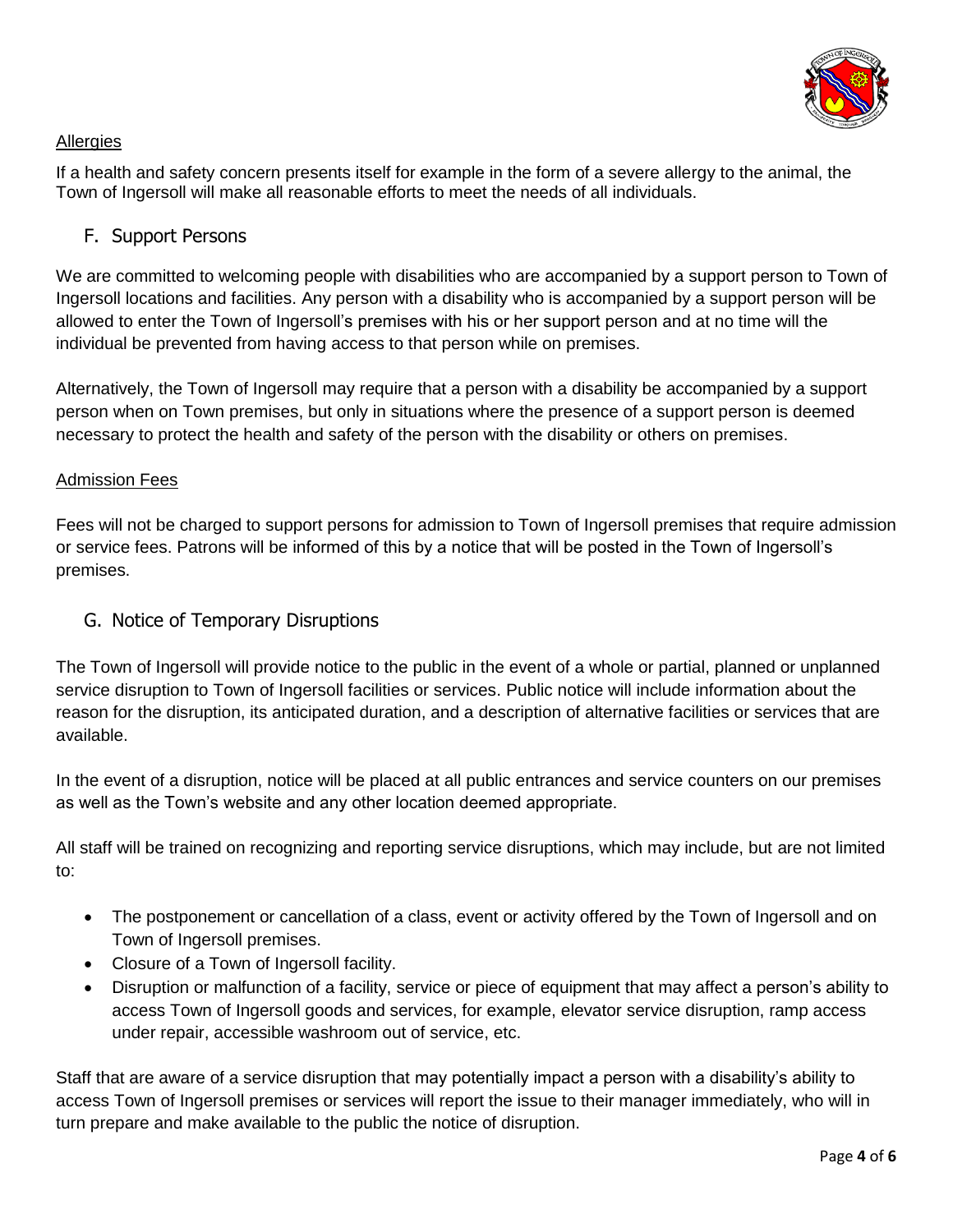

## <span id="page-4-0"></span>H. Feedback Process

The ultimate goal of the Town of Ingersoll is to meet and surpass the expectations of all of patrons, residents and the public including individuals with disabilities. Comments on our services regarding how well those expectations are being met are welcome and appreciated.

Feedback regarding the way the Town of Ingersoll provides goods and services to people with disabilities may be submitted by the following means:

| <b>Contact Method</b> | <b>Contact Details</b>                                                                                                                         |
|-----------------------|------------------------------------------------------------------------------------------------------------------------------------------------|
| Email                 | clerks@ingersoll.ca                                                                                                                            |
| <b>Telephone</b>      | (519) 485-0120                                                                                                                                 |
| <b>Mail</b>           | 130 Oxford St. 2 <sup>nd</sup> Floor, Ingersoll, ON, N5C 2V5                                                                                   |
| <b>In-Person</b>      | 130 Oxford St. 2 <sup>nd</sup> Floor, Ingersoll, ON, N5C 2V5, Clerk's Department<br>Monday to Friday 8:30 a.m. - 4:30 p.m. except for Holidays |

All feedback will be directed to the Clerk, or designate. Patrons, residents and the public who submit formal feedback and provide their contact information can expect to receive a response within ten (10) business days including any resulting actions based on the concerns or complaints that were submitted.

### <span id="page-4-1"></span>I. Training for Staff

The Town of Ingersoll will provide training on its accessible customer service policies, procedures and practices to the following:

- All employees, volunteers, agents, and/or contractors who deal with the public or other third parties that act on behalf of the Town of Ingersoll; and
- Those who are involved in the development and approval of Town of Ingersoll customer service policies, practices and procedures.

Training will be provided within one (1) month after the staff person commences their duties with the Town.

Training will include the following:

- The purposes of the *Accessibility for Ontarians with Disabilities Act, 2005* and the requirements of the customer service standard.
- How to interact and communicate with people with various types of disability.
- How to interact with people with disabilities who use assistive devices, or who require the assistance of a service animal or support person.